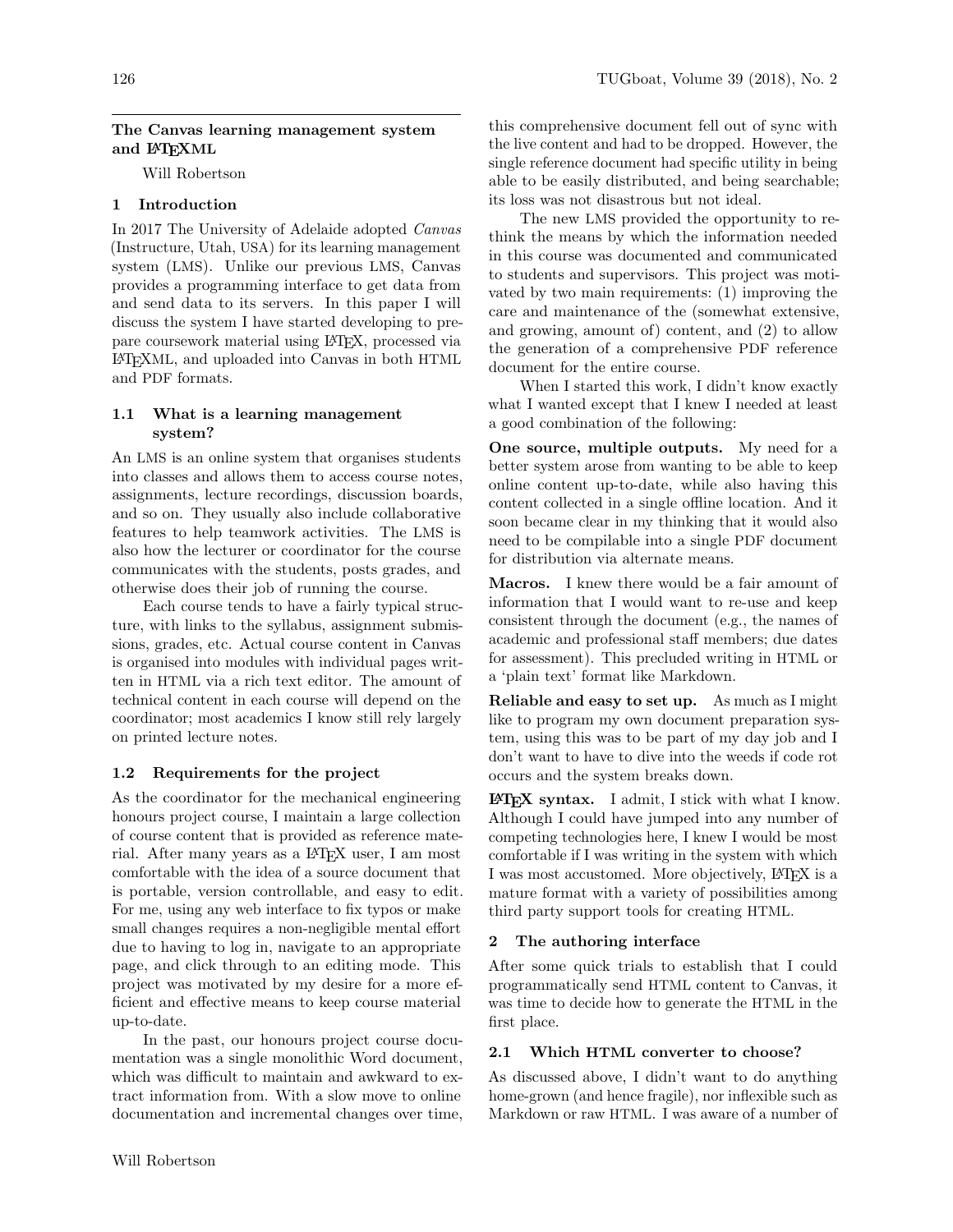'competing' technologies to write in LATEX or LATEXlike syntaxes which could be converted to XML and hence to HTML. The most actively developed of these tools, and their implementation language, appear to be:

- Iwarp  $|1|$  Lua
- LAT<sub>F</sub>XML  $[2, 3]$  Perl
- $\bullet\,$  HeVeA  $[8]$  OCaml
- Tralics  $[4] C$ ++
- TEX4ht  $[5]$  C and TEX
- GELLMU  $[6, 7]$  Emacs Lisp

(Not an exhaustive list; apologies for any oversights.) To be honest I didn't thoroughly evaluate each on their pragmatic merits; I was passingly familiar with LATEXML's philosophy, had heard it was robust, and wanted to see if it fit the bill. It did, largely speaking. Of the tools listed above, only TEX4ht and lwarp are included in TFX Live. While LATFXML required 'manual' installation, I had no troubles doing so.

### 2.2 LATEXML overview

The LATEXML program would be better explained by someone who knows a lot more than I do about Perl, XML, and friends. My user-level understanding is that LATEXML reimplements an extensive subset of TEX in Perl, so that input documents are literally processed as LATEX syntax, but not by the LATEX program. The LATEXML parser then intercepts package loading and inserts its own understanding of the various syntaxes introduced by different packages. If needed, it is possible to write custom support for packages that it doesn't cover out of the box.

LATEXML does an excellent job emulating TEX, and it covers an impressive array of both TEX and  $\text{LATEX programming constructs.}^1$  Therefore, including in my preamble a construct like

#### \newcommand\honourscoord{Will Robertson}

simply worked out of the box with LAT<sub>EXML</sub>; indeed, simple L<sup>AT</sup>EX 2<sub> $\varepsilon$ </sub> programming using counters and so on worked without a hitch.

To run LATEXML on my document involves the somewhat complex command:

```
latexml tex/$FILENAME.tex | latexmlpost - \setminus--xsltparameter=SIMPLIFY_HTML:true \
  --sourcedirectory=tex \
  --format=html5 \ \n\--destination=html/$FILENAME.html \
  --splitat=chapter \
  --splitnaming=label
```
This setup ensures that for each 'chapter' of my LATEX document a separate self-contained HTML file is created, which is the starting point for getting my content into Canvas.

Using a degree of consistency in the naming and structure of my document, each of my source LATEX files with an \input for each chapter is therefore converted into a similarly-named HTML file. The structure of the source document is as follows:

```
\documentclass{report}
```

```
...
\begin{document}
  \title{...}\author{...}\date{...}
  \maketitle\tableofcontents
  \input{../texdata/course-data.tex}
\part{Introduction}\label{part-intro}
  \input{../pages/introduction}
  \input{../pages/course-schedule}
 \input{../pages/week-planner}
  ...
```
The file course-data.tex is the source for various data (such as names of staff members, weightings of assessment, due dates, etc.) in basic LATEX data structures.

Each .tex file contains one chapter, with a convention that the \label of each chapter matches its file name:

```
% file: pages/introduction.tex
\chapter{Introduction}
\label{introduction}
...
```
This is because LAT<sub>E</sub>XML does not convert file by file; rather, with the --splitat=chapter option, the output HTML is split by chapter.

## 3 The Canvas programming interface

Canvas has a so-called 'REST API'<sup>2</sup> that was easy enough for me to get started with, with a little trial and error. Initially, I used curl commands wrapped into Bash scripts like this:

```
curl -X GET -H "$CANVASAUTH" $CANVASCOURSE/$1
```
where \$CANVASAUTH is set up in my .bash\_profile as a secret 'token' to avoid needing a manually-input password, and \$CANVASCOURSE is defined essentially as the institution-specific URL to the Canvas course. Finally, \$1 is the parameter to send through to the Canvas API, such as assignments or rubrics or users, etc. The parameters passed in the curl argument \$1 can include additional options, such as

assignments?search\_term=charter

would return just the one assignment for my honours project students called their 'Project Charter'.

The Canvas API can also be used to send or upload data to a course using PUT and POST. This

 $1$  Even David Carlisle's xii.tex can be successfully run through LATEXML.

 $^2$ https://canvas.instructure.com/doc/api/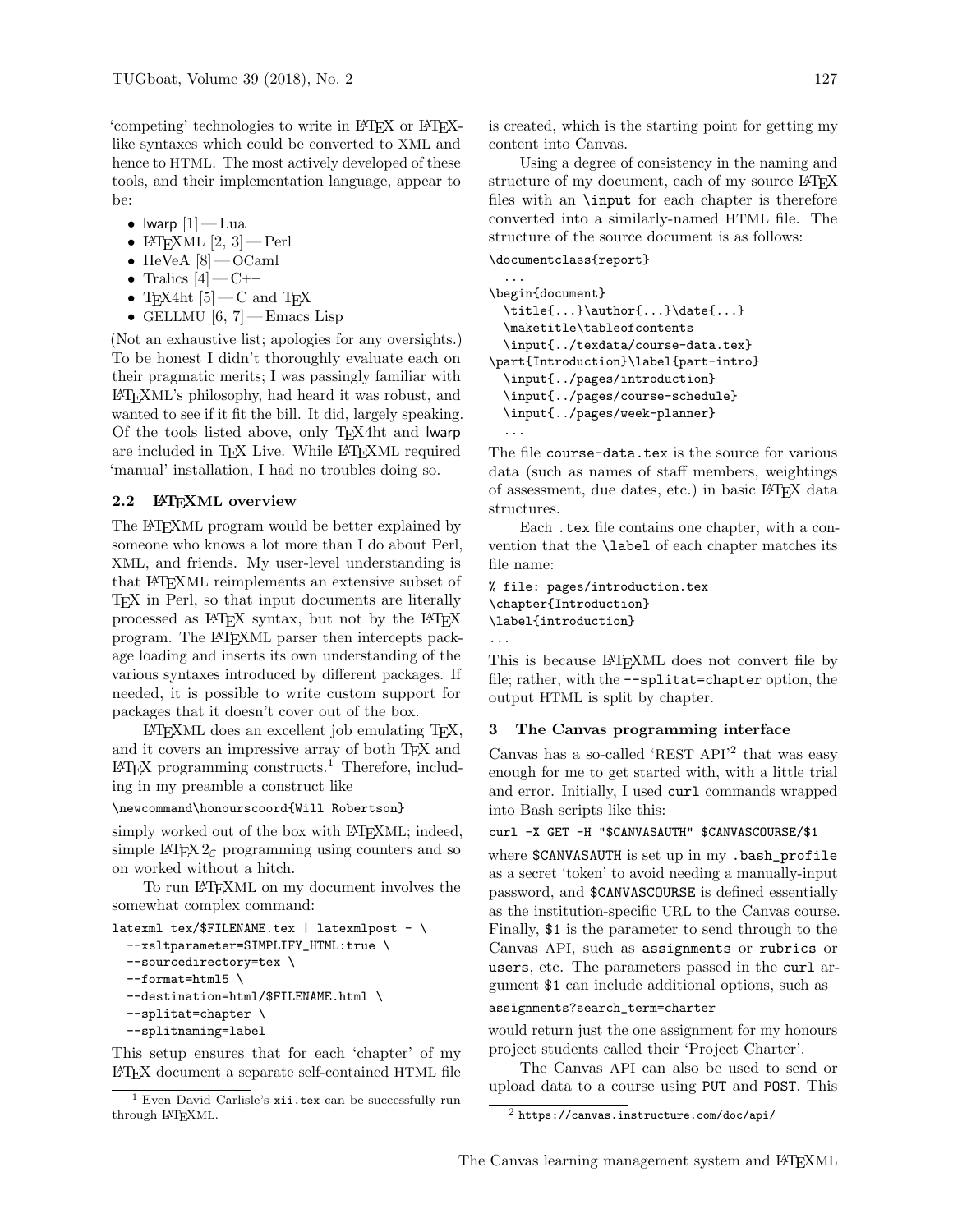can range from relatively small and simple pieces of information, to entire 'content pages' in HTML, to linked files that students can access and download (see Section A).

The results from any communication are sent back from the Canvas API in JSON format, for which there are a number of useful standard tools. For Bash scripts I use jq, a nice tool which is designed in the philosophy of Unix tools such as awk and sed.

After getting comfortable with this Bash script approach of sending and receiving data using curl and friends, I more recently started programming small Lua interfaces for more advanced operations. The main impetus for this switch was that the Canvas API will not send arbitrarily large amounts of information in one request. For example, if I request a list of students, it will send me just ten and expect me to ask again with page=2 as an option. Then repeat until no data is returned. This level of iteration was beyond what I wanted to invest in a Bash script.

To write the Lua scripts I needed a number of third-party utilities. For Lua there are in fact very many tools to convert JSON data into Lua's 'table' data structure. I have been using the library json-lua (installed via luarocks) and it has been fine. After installing an SSL library (namely luasec, since unencrypted HTTP wouldn't cut it), I was able to convert the curl command above into an equivalent statement in Lua:

```
local http = require("ssl.https")
local ltn12 = require("ltn12")
local body, code, hdrs, status = http.request{
 method = "GET",
 url = canvas_url .. req .. "?" .. opt,
 headers = {
   ["authorization"] = "Bearer "..canvas_token,
   ["content-type"] = "application/json"
 },
 sink = ltn12.sink.table(canvas_result),
}
```
where canvas\_result is the name of the table where the data will be stored. It is then 'decoded' from JSON using json-lua.

#### 4 The generated HTML page

For pages delivered via Canvas, I am not writing selfcontained HTML files; rather, Canvas constructs the page within its main interface, and within the page includes what I call 'snippets' of HTML to display the actual course content.

The HTML that is generated by LATEXML is not intended to be used for 'snippets' to be transferred into a separate system, but the good thing about

HTML is that this isn't really a problem, since any additional markup in the HTML is silently ignored.

LATEXML runs a two-stage process, where the latexml program itself generates generic XML from the LATEX input, and then latexmlpost converts this generic XML into one of several output formats. In theory I could write my own XSL stylesheet to format the information in the generic XML document in a customised way. Instead, I simply postprocess the HTML output from latexmlpost; because L<sup>AT</sup>FXML creates highly structured and machine friendly HTML, the output from latexmlpost makes this an easy process with some ad hoc tools (with plans for more robust Lua processing in the future).

According to the options passed to latexmlpost, each chapter is converted into its own HTML file; this means I have a one-for-one correspondence between files \included as chapters in the main document. Each of these chapters has a standard structure, with 'top matter' that is not needed:<sup>3</sup>

```
<!DOCTYPE html><html>
<head>
<title>
  \langle Title of chapter)
</title>
 <meta http-equiv="Content-Type"
       content="text/html; charset=UTF-8">
 <link rel="stylesheet" href="LaTeXML.css"
       type="text/css">
  [...]
</head>
<body>
```
The chapters end with 'bottom matter' which is also not needed in my application:

```
<footer class="ltx_page_footer">
  [...]
</footer>
</div>
</body>
</html>
```
Finally, the 'content' of each HTML file has a structure along the following lines:

```
<div class="ltx_page_main">
<header class="ltx_page_header">
  [...]
</header>
<div class="ltx_page_content">
<section class="ltx_chapter ltx_authors_1line">
  <h1 class="ltx_title ltx_title_chapter">
   <span class="ltx_tag ltx_tag_chapter">
    \langle Chapter \ number \rangle</span>
   \langle Title of chapter again\rangle
```
<sup>3</sup> All of the HTML examples have been reformatted for ease of reading.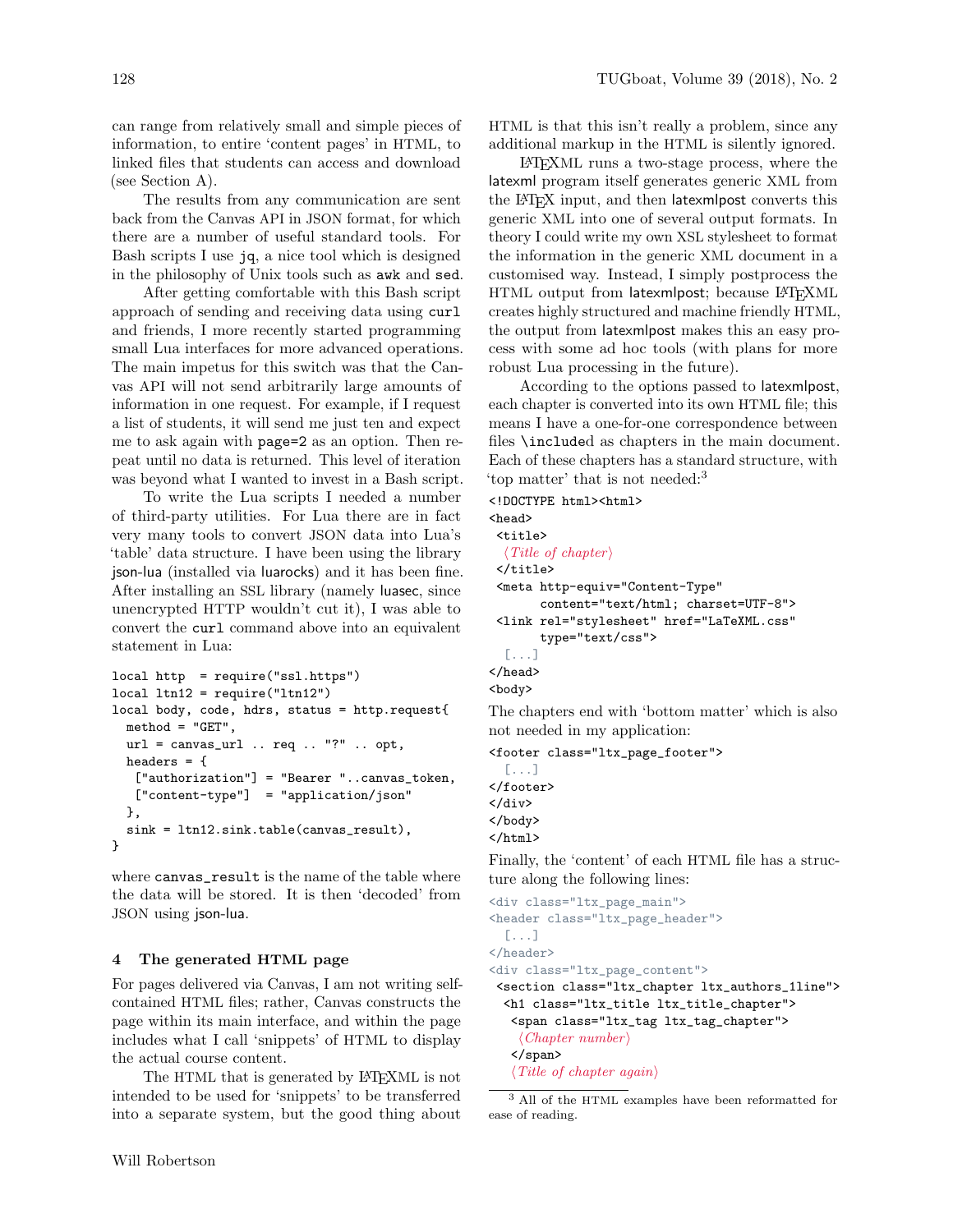```
\langleh1>
  <div class="ltx_date ltx_role_creation"></div>
  <section id="S1" class="ltx_section">
   \langle Contents\ of\ chapter \rangle</section>
</section>
</div>
```
The un-greyed text is the part of the HTML that is retained for upload into Canvas. A single line of awk is used to extract everything contained between the outer <section> tags:

```
awk '/\<section.*\>/,/\<\/section\>/' \
 html/$BASE >> snip/$BASE
```
The LMS doesn't do anything in particular with the <section> tags, but it doesn't mind them, either. Similarly, all of the CSS structure (the class and id tags) is not used by Canvas, but also, thankfully, doesn't cause any problems.

It is worth noting that while plain LATEX and HTML share some superficial similarities in the types of document structures they can produce, in some cases LATEXML really has to work hard to replicate certain LATEX structures in HTML+CSS. The example that I ran into was related to lists. In order to cope with LATEX syntax such as:

```
\begin{enumerate}
```

```
\item aaa
 \item[1b.] bbb
 \item ccc
\end{enumerate}
```
the HTML generated by latexmlpost looks like:

```
<ol id="I1" class="ltx_enumerate">
<li id="I1.i1" class="ltx_item"
                style="list-style-type:none;">
  <span class="ltx_tag ltx_tag_enumerate">
   1.
  </span>
  <div id="I1.i1.p1" class="ltx_para">
  <p class="ltx_p">aaa</p>
 </div>
 </li>
 <li ...>...</li>
<li ...>...</li>
\langle/ol>
```
(The second and third items have identical structure and are elided.) This is carefully structured HTML source intended to be styled with specific CSS provided by LATEXML. However, without latexml's custom CSS files to control its layout, this HTML produces output something like this:

1. aaa



While understandable to a reader, this is not ideal from a formatting perspective. LAT<sub>EXML</sub>'s default to match as much of LAT<sub>EX</sub>'s functionality as possible is notable in the overall design of LATEXML, but for my needs it still needed a workaround. In an early stage of this project, I used more cumbersome regex code to adapt the LATEXML output to something that didn't need CSS, but the developer of LATEXML kindly added the --xsltparameter=SIMPLIFY\_HTML:true option to account for my use case here.

## 5 Future work

- I do not yet have an automated approach to linking images and files. This has been okay for the time being, since for a small number of items doing a manual upload is no real imposition. In the long run, it would be nice to have this automated; compiling the main document could create a list of files, and a Lua script could check which files were already present in Canvas and only upload those missing. (And possibly even delete any existing files no longer used in the document.)
- What about mathematics? Luckily, for this course I don't need to include mathematical content. LATEXML, naturally, can produce appropriate mathematical output in a variety of modes (MathML, etc.). Currently Canvas is in the middle of having its support for mathematical content improved and I'm holding off considering this further until their platform has stabilised.
- In time I will transition away from Bash scripts entirely to make the system more portable and robust. Since a T<sub>F</sub>X platform is required to typeset the PDF documentation, Lua is the natural choice as a scripting language. I explicitly do not wish to develop a full-featured Canvas interface in Lua, but I hope this system will become general enough that other users could deploy it for their courses.
- Currently these documents use a largely 'oneway' communication in that the IATEX source is compiled and delivered to Canvas. However, for certain types of information (assignment rubrics in particular), the best source of this information is within the LMS itself. Therefore, I will be